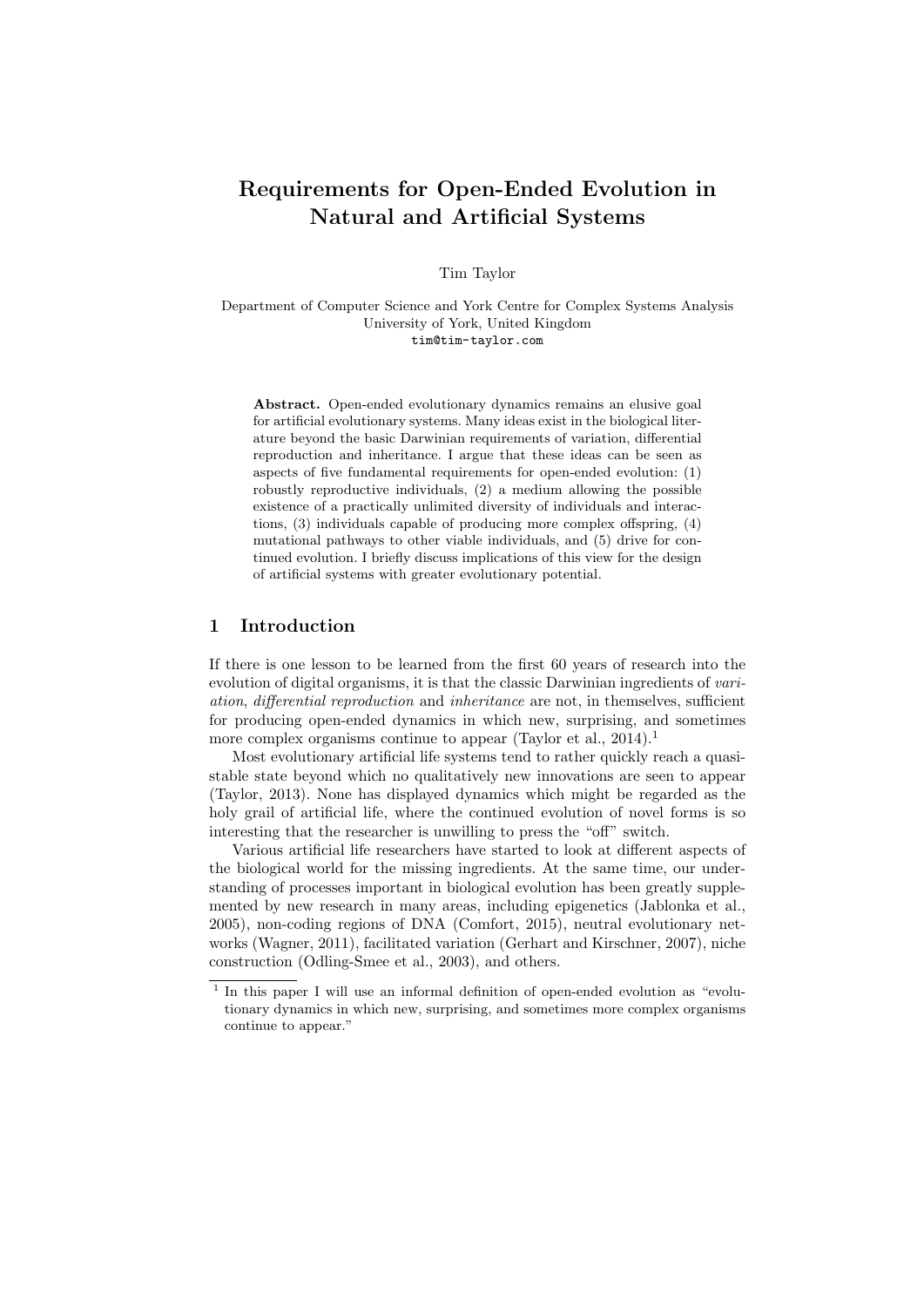While these new research directions are exciting and promise new insights into the important ingredients of biological evolution, the underlying simplicity of the Darwinian picture of variation, differential reproduction and inheritance soon disappears in the panoply of new ideas. Of course, that might just be the price we have to pay for a deeper understanding of evolution—biology, unlike the physical sciences, is an historically contingent subject that can be fiercely resistant to Occam's razor. On the other hand, it may be that these new ideas are all jigsaw pieces of a still simple, if somewhat expanded, framework in which we can understand biological evolution.

In the following section, I suggest that there are five fundamental requirements for a system to exhibit open-ended evolution. I show how the various ideas mentioned above fit into this picture, discuss how they relate to past work in artificial life, and suggest various directions that are indicated for future research.

# 2 Requirements

At a very general level, the following five features are necessary, and I claim sufficient, for a system to exhibit open-ended evolutionary dynamics:<sup>2</sup>

- Robustly reproductive individuals.
- A medium allowing the possible existence of a practically unlimited diversity of individuals and interactions, at various levels of complexity.
- Individuals capable of producing more complex offspring.
- An evolutionary search space which typically offers mutational pathways from one viable individual to other viable (and potentially fitter) individuals.
- Drive for continued evolution.

Each of these features is discussed below.

#### 2.1 Robustly reproductive individuals

The basic components of any evolutionary system are individual entities that can catalyse the production of (sometimes imperfect) copies of themselves. Successful individuals must be robust enough to survive in their environment until they have performed at least one reproduction. In order for an evolutionary process to be sustained, there must be at least some such robustly reproducing individuals in the population.<sup>3</sup>

While this may appear to be a fairly basic statement, the question of what are the appropriate ways to achieve robustness in artificial life systems has not often received the attention it deserves. Von Neumann's self-reproducing automata

<sup>&</sup>lt;sup>2</sup> This list is a refinement of the ideas presented in (Taylor, 2012).

<sup>&</sup>lt;sup>3</sup> Note that this requirement relates to the robustness of an *individual* to survive in its (potentially variable) environment. A separate consideration is the robustness of a population of individuals to cope with changing environments over evolutionary timescales; such population robustness is addressed in Section 2.4.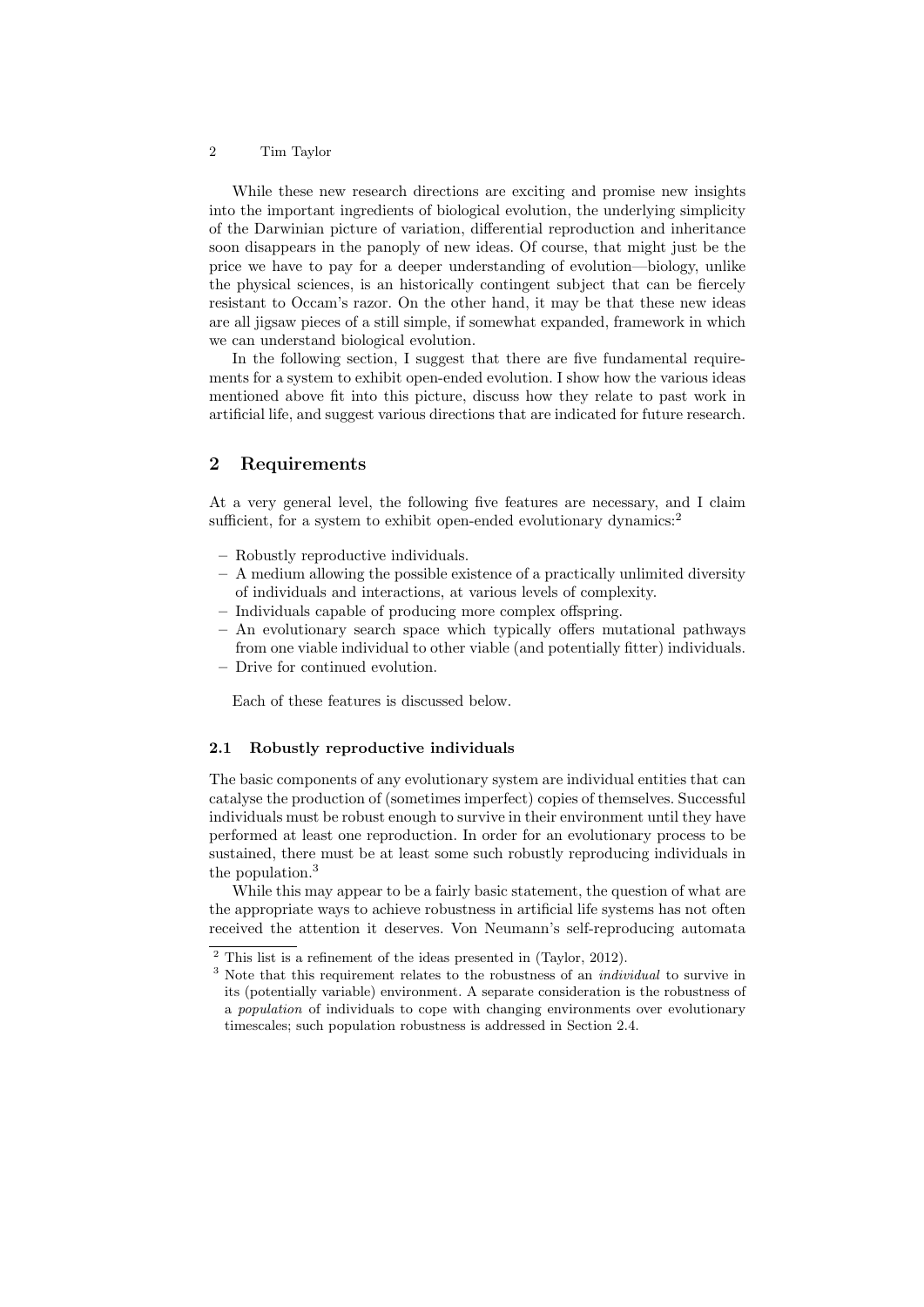(von Neumann, 1966), and other systems of self-reproduction in 2D cellular automata, are generally not robust: they do not engage in self-maintenance and self-repair, and are susceptible to disruptive perturbations from neighbouring individuals. Hence, while these systems might possess some desirable theoretical evolutionary capacity (see Section 2.3), in practice they are evolutionary nonstarters.

Digital organism systems such as Tierra and Avida hard-wire robustness into the system by not granting individuals write-access to other parts of memory (except in the special case where some new memory has been allocated for reproduction). This was a critical design decision that allowed prolonged evolution to happen in these systems, in contrast to predecessors such as Core War, where individuals could overwrite each other with no such restrictions (Ray, 1991). However, by hard-wiring write protection into the system, programs in Tierra and Avida become relatively isolated from each other, with consequences for what kinds of interactions are possible.<sup>4</sup>

Biological organisms need to actively maintain their organisation against the disruptive pull of the second law of thermodynamics. Concerns of entropy increase are not immediately applicable to digital organisms, unless entropy is intentionally built into the digital physics of the system.<sup>5</sup> If entropy was built into an artificial life system, it would mean that the digital organisms would have to concern themselves with self-maintenance, and that most structures would naturally decay without the need for arbitrary mechanisms like reaper queues. This would entail the organisation of digital organisms more closely corresponding to the characterisation of living organisation as self-building, selfmaintaining and self-reproducing systems, e.g. (Varela et al., 1974; Rosen, 1991; Gánti et al., 2003).

An significant open question for artificial life research is understanding the importance of topics such as entropy and self-maintenance for open-ended evolution.

# 2.2 A medium allowing the possible existence of a practically unlimited diversity of individuals and interactions, at various levels of complexity

A clear requirement for open-ended evolution is that many different types of organism must be conceivable within the system. The medium in which the evolutionary process is unfolding must allow the possibility of a practically unlimited diversity of organism organisations, processes and interactions.

Much previous work within artificial life has concentrated on the ability of organisms to evolve complex computational and information processing capabilities, such as the ability of digital organisms in Avida to solve logic functions

 $^4$  This therefore also has consequences for the degree of drive for continued evolution (see Section 2.5).

 $5$  Although note that in some physically-inspired models of computation such as *con*servative logic, there are more clearly defined analogies of heat dissipation and entropy (Fredkin and Toffoli, 1982).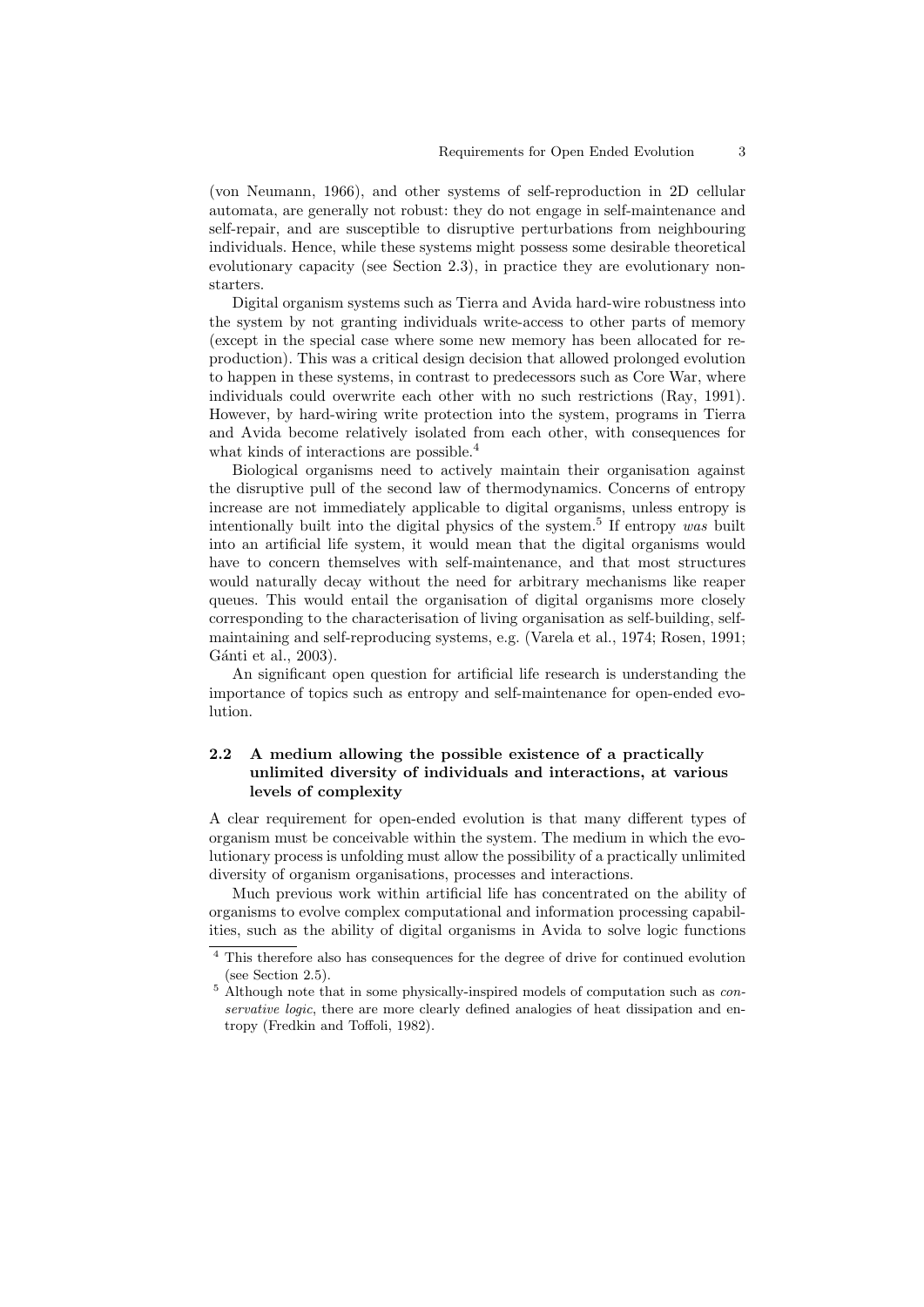(Lenski et al., 2003) or the evolution of complex neural network-driven behaviour in systems such as Polyworld (Yaeger et al., 2010) and Geb (Channon, 2006).

However, it is restrictive to only consider the evolution of information processing capabilities. Some of the most remarkable events in biological evolutionary history have involved the evolution of new ways of interacting with the environment via new sensors and effectors. The geochemical-physical medium in which biological evolution unfolds offers an enormously rich source of complex dynamics, across many different modalities of phenomena, that may potentially be exploited by organisms to promote their survival and reproduction.

The need for complex environments for the production of interesting evolution in artificial life systems has been recognised right back to the earliest work in the area. Barricelli (1963) spoke in terms of adding "toy bricks" to the environment to allow his digital organisms to evolve interesting behaviours.

In addition, the major transitions in evolution identified by Maynard Smith and Szathm´ary (1995) involve changes in the organisation of individuals over evolutionary time. Hence, open-ended artificial life systems should allow the organisation of individual organisms to evolve as well.

Many issues arise when designing complex virtual environments in which organisms can evolve to access and exploit that complexity for their own ends. These include questions such as whether the medium should have "messy" processes with side effects, to allow for the serendipity often apparent in biological evolution, and "matter of degree" rather than "all or nothing" processes to allow for gradual evolution—described by Dennett (2013) as "sorta" evolution. Further issues concern the origin of signs and signals, i.e. biosemiosis (Hoffmeyer, 2007), and the representational relationship between organisms and environment such that aspects such as new sensors and effectors can evolve without being "programmed in" by the designer (Taylor, 2004).

## 2.3 Individuals capable of producing more complex offspring

Beyond having a medium in which a wide variety of organism designs could possibly exist, in order for complex adaptations to *evolve* from simple progenitors, it must be possible for an individual (or multiple individuals) to produce offspring that are more complicated than their parent(s).

There are (at least) two ways in which this may occur:

- A single individual is capable of producing an offspring of greater complexity than itself.
- Two or more individuals are jointly capable of producing an offspring of greater complexity than any one of its parents.

The first solution is exactly the issue addressed by von Neumann (1966) in his Theory of Self-Reproducing Automata. The fundamental requirement identified by von Neumann is that the inherited information-bearing structures must be involved in two distinct processes: (1) they are interpreted by the phenotype's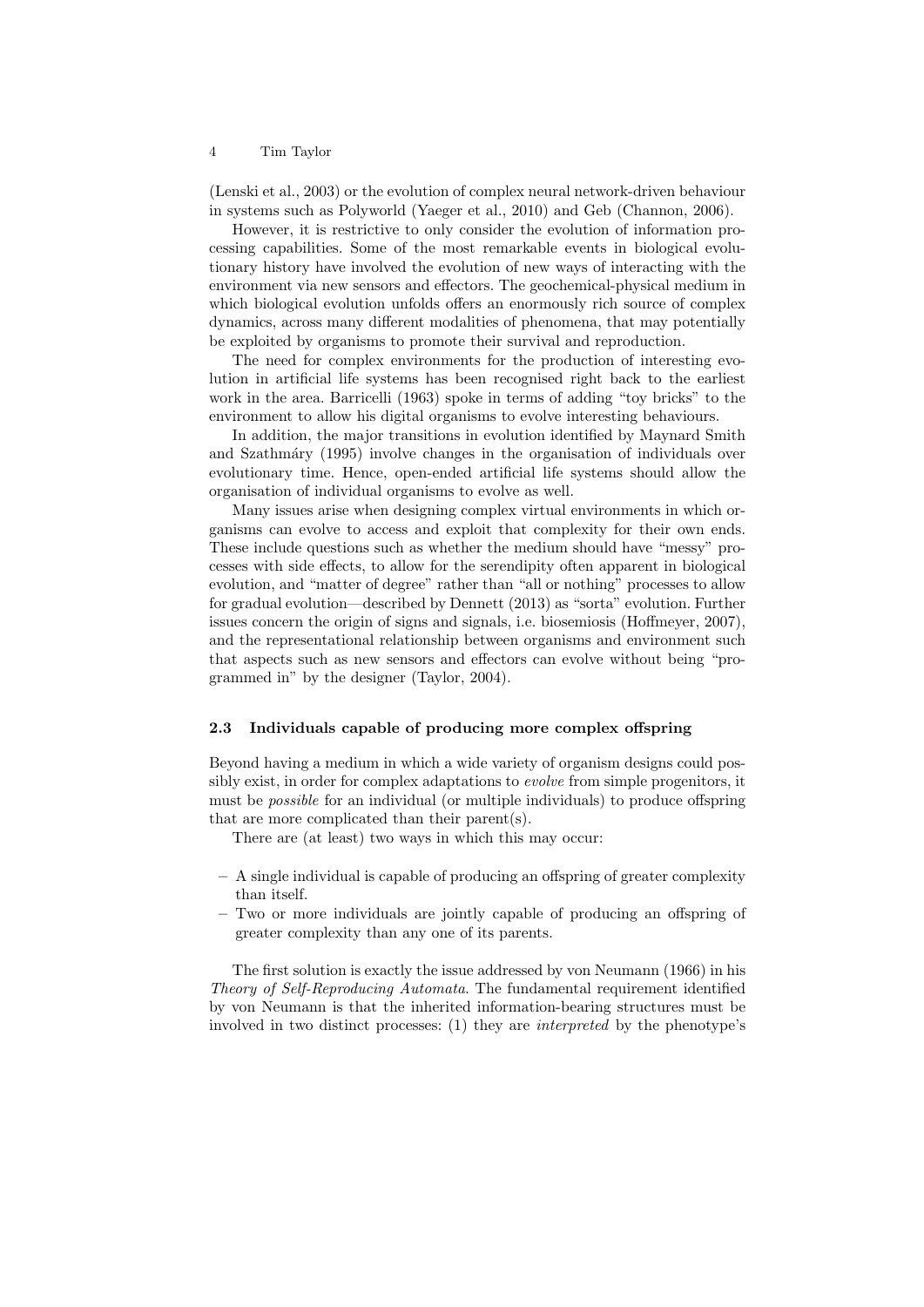machinery as instructions to guide the construction of an individual, and (2) they are copied uninterpreted from parent to offspring.

Seen in this general light, we can say that von Neumann's requirements are satisfied by biological cells (in 3D), by his proposed self-reproducing cellular automata (in 2D), and by digital organisms such as those in Tierra (in 1D). Note, however, that in the case of Tierra, the interpretation machinery is hardcoded into an organism's "virtual CPU" is is therefore not evolvable. In addition, it is also desirable to allow for the evolution of other aspects of the evolutionary process itself, such as allowing new forms of genetic transmission, evolution of the organisation of the genome, evolution of mutation rates, etc. (Hindré et al., 2012). Hence, issues of explicit versus implicit encoded, embeddedness in the medium, etc., are also important concerns here (Taylor, 2013).

Biological examples of the second solution include horizontal gene transfer (HGT) and symbiogenesis. These processes are much less well explored in the artificial life literature, despite their significance in biological evolution and the fact that they provide a feasible complementary (or alternative) route to increased complexity.

#### 2.4 Mutational pathways to other viable individuals

For an open-ended evolutionary process, it is insufficient for individuals to have the theoretical capacity for producing more complicated offspring. The fitness landscape of the system must be such that there are often viable mutational pathways open to individuals, leading to different individuals that are of roughly the same fitness, or of higher fitness, than their parents. That is, there must often be the opportunity for adaptive, or at least neutral, evolution. Otherwise, the evolutionary process will often get stuck in local optima (dead ends) beyond which no further change is possible.

While this has been understood for a long time—e.g. Rensch (1947) discussed the need for "improvements allowing further improvement"—the task of understanding the requirements for a fitness landscape to have this property is now a very active area of research.

A wide variety of work can be seen as contributing to this topic, including Wagner (2011)'s work on evolutionary innovations and neutral networks, a wide range of work on the evolution of evolution, e.g. (Hindré et al., 2012), evolvable genotype–phenotype mappings, e.g. (Gerhart and Kirschner, 2007; Wagner and Altenberg, 1996; Wills, 2014), and major transitions, e.g. (Maynard Smith and Szathm´ary, 1995). Also relevant is work on understanding how complex structures can evolve from simpler components in modular, hierarchical and nearly-decomposable systems, e.g. (Simon, 1962; Watson, 2006; Calcott, 2008), and related work on semiosis in the origin of modular and loosely coupled systems, e.g. (Auletta et al., 2008). Conrad (1990) has also argued that redundant, loosely coupled systems can aid evolvability by creating "extradimensional bypasses" that prevent evolution from getting stuck in local optima.

The importance of exaptation—where an existing phenotypic structure becomes selected for a different function—is well recognised in biology (Gould and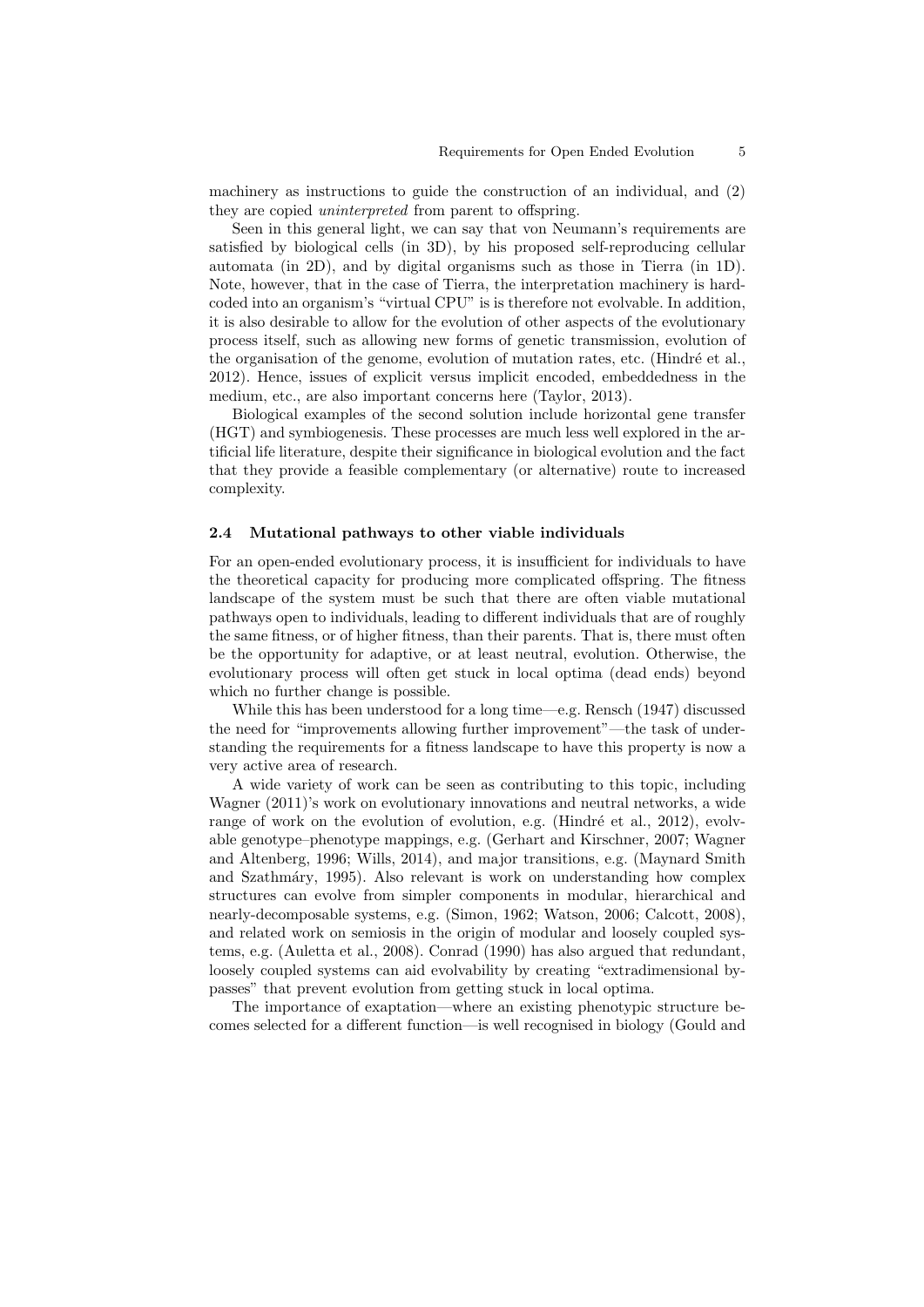Vrba, 1982; Whitacre, 2010). A challenge for achieving open-ended evolution in artificial systems is to work with structures that potentially have multi-functional properties, perhaps in different domains of interaction (Taylor, 2013).

All of the topics mentioned here (and many others too) provide us with ideas of how to create artificial evolutionary systems in which individuals have room to move as they explore the evolutionary landscape.

#### 2.5 Drive for continued evolution

Even with the first four requirements in place, a continued drive is required to force the system to explore new states.

To create any drive in the system at all, selection pressure must exist. In general, this can be brought about by competition for some kind of limited resource (which may be matter, energy, space), or through environmental conditions, etc. Selection creates an adaptive landscape in which some variations of organism are favoured over others.

In order to achieve *continued* drive, the individuals must experience a *chang*ing adaptive landscape (Waddington, 1969). In biological populations this is brought about by other individuals being part of the ecological environment those individuals are also evolving, and can alter the fitness landscape by direct interaction, e.g. co-evolution (Thompson, 1994), or indirectly through their actions, e.g. ecosystem engineering (Jones et al., 1997) and niche construction (Odling-Smee et al., 2003). Changes can also come about through (passive or active) diffusion of species to new environments (e.g. migration).

A changing adaptive landscape also has bearing on the available mutational pathways of the system (Section 2.4), as it will have consequences for what set of mutational neighbours of an individual are now viable.<sup>6</sup>

Some kinds of drive will push the system towards higher complexity (e.g. coevolutionary arms races), whereas others will lead to change but not necessarily higher complexity. Whether the latter counts as "open-ended evolution" depends on one's definition.

Many artificial evolutionary systems lack the rich connectedness of individuals brought about by ecological interactions, niche construction, etc., and this is no doubt part of the explanation of why open-endedness remains elusive in those systems (Taylor, 2013). In addition, if we wish to engineer artificial evolutionary systems aimed at solving particular problems, an important question is how to appropriately introduce some kind of extrinsic selection (e.g. fitness function), rather than relying on purely intrinsic natural selection, while still retaining an effective drive at each step of the process.

# 3 Conclusion

While it is clear that the requirements for open-ended evolution extend far beyond the basic Darwinian demands of variation, differential reproduction and

<sup>6</sup> Indeed, this process has been observed experimentally in studies of virus–bacteria coevolution (Meyer et al., 2012; Thompson, 2012).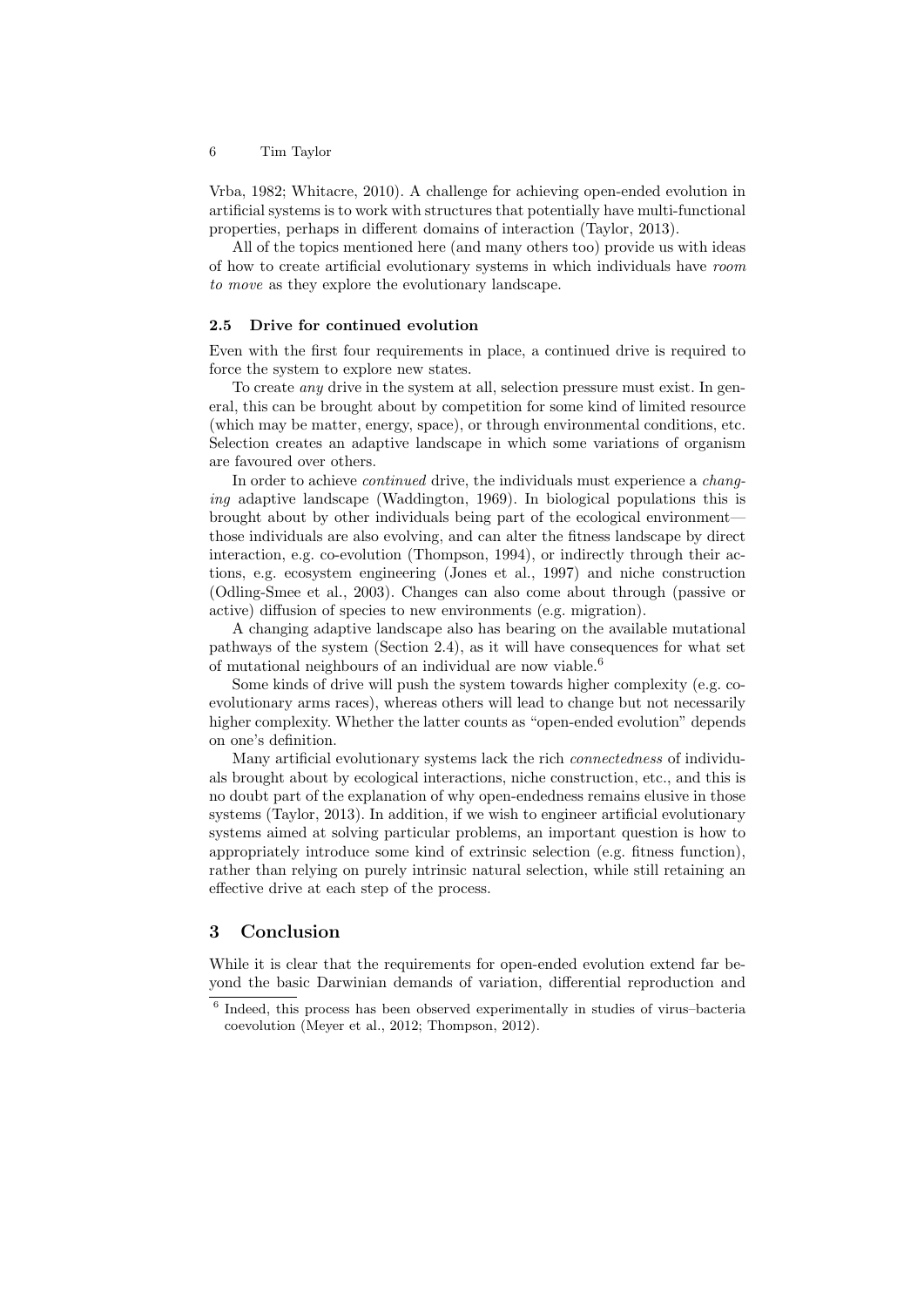inheritance, I have argued that these additional ideas can be seen as aspects of five basic requirements: (1) robustly reproductive individuals, (2) a medium allowing the possible existence of a practically unlimited diversity of individuals and interactions, (3) individuals capable of producing more complex offspring, (4) mutational pathways to other viable individuals, and (5) drive for continued evolution.

While advances in the evolutionary potential of artificial systems can come about by careful consideration of the details of all of the topics and theories discussed, it is useful to consider these five basic features as the foundation upon which open-ended evolution can be achieved.

## References

- Auletta, G., Ellis, G., and Jaeger, L. (2008). Top-down causation by information control: from a philosophical problem to a scientific research programme. Journal of The Royal Society Interface, 5(27):1159–1172.
- Barricelli, N. A. (1963). Numerical testing of evolution theories. Part II. Preliminary tests of performance. Smbiogenesis and terrestrial life. Acta Biotheoretica, XVI(3/4):99–126.
- Calcott, B. (2008). The other cooperation problem: generating benefit. Biology and Philosophy, 23(2):179–203.
- Channon, A. (2006). Unbounded evolutionary dynamics in a system of agents that actively process and transform their environment. Genetic Programming and Evolvable Machines, 7(3):253–281.
- Comfort, N. (2015). Genetics: We are the 98%. Nature, 520(7549):615–616.
- Conrad, M. (1990). The geometry of evolution. BioSystems, 24(1):61–81.
- Dennett, D. (2013). Turing's "strange inversion of reasoning". In Cooper, S. B. and van Leeuwen, J., editors, Alan Turing: His Work and Impact, pages 569–573. Elsevier.
- Fredkin, E. and Toffoli, T. (1982). Conservative logic. International Journal of Theoretical Physics, 21(3-4):219–253.
- Gánti, T., Griesemer, J., and Szathmáry, E. (2003). The principles of life. Oxford University Press.
- Gerhart, J. and Kirschner, M. (2007). The theory of facilitated variation. Proceedings of the National Academy of Sciences, 104(suppl 1):8582–8589.
- Gould, S. J. and Vrba, E. S. (1982). Exaptation—a missing term in the science of form.  $Paleobiology, 8(1):4–15.$
- Hindré, T., Knibbe, C., Beslon, G., and Schneider, D. (2012). New insights into bacterial adaptation through in vivo and in silico experimental evolution. Nature Reviews Microbiology, 10(5):352–365.
- Hoffmeyer, J. (2007). Semiotic scaffolding of living systems. In Barbieri, M., editor, Introduction to Biosemiotics, pages 149–166. Springer.
- Jablonka, E., Lamb, M. J., and Zeligowski, A. (2005). Evolution in four dimensions: Genetic, epigenetic, behavioral, and symbolic variation in the history of life. MIT Press.
- Jones, C. G., Lawton, J. H., and Shachak, M. (1997). Positive and negative effects of organisms as physical ecosystem engineers. Ecology, 78(7):1946–1957.
- Lenski, R. E., Ofria, C., Pennock, R. T., and Adami, C. (2003). The evolutionary origin of complex features. Nature, 423:139–144.